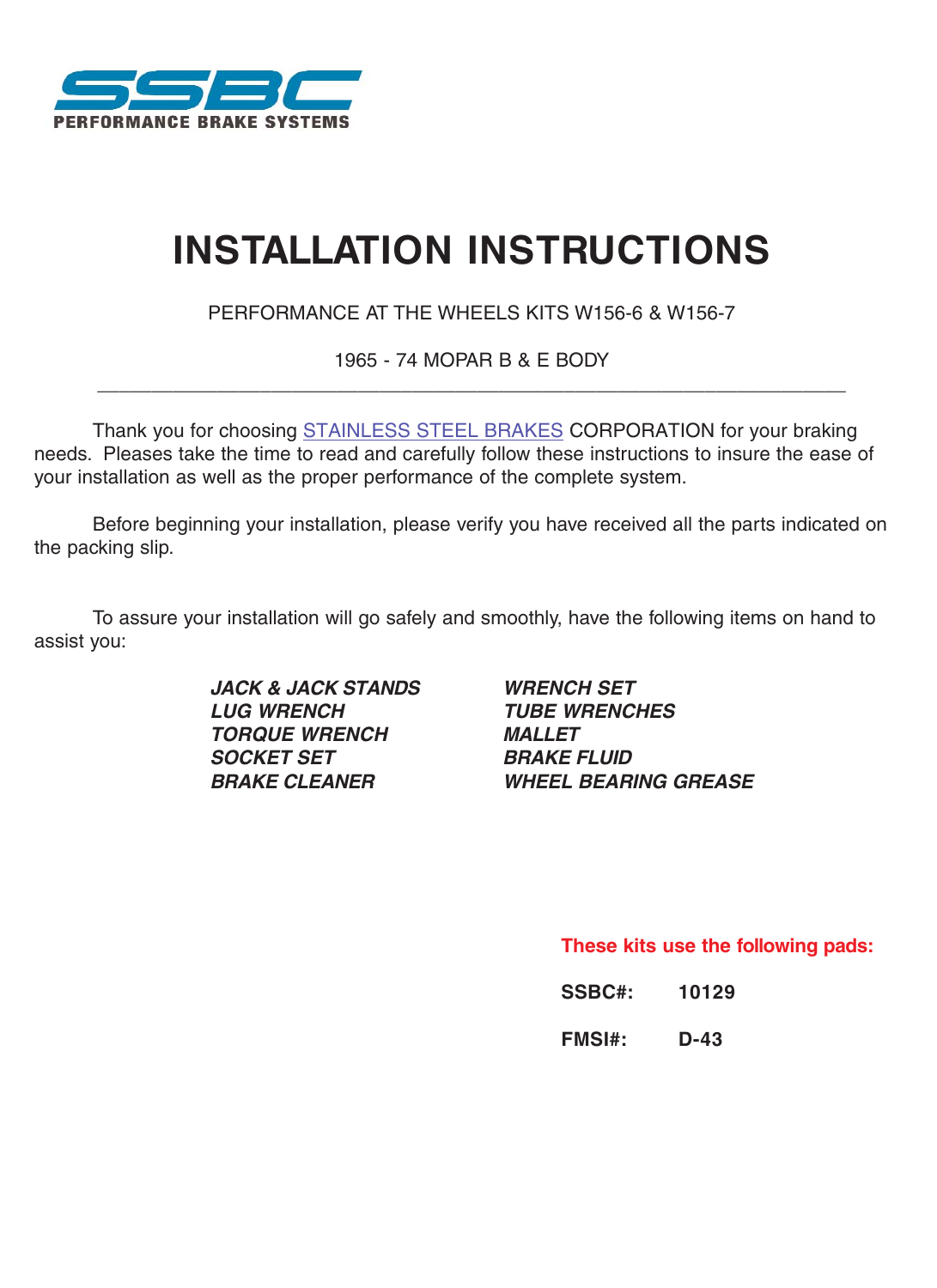#### **TIP: BEFORE BEGINNING INSTALLATION, SPRAY ALL FITTINGS AND FASTENERS WITH PENETRATING OIL.**

#### **1) Front Drum Brake Removal**

- a) Raise the car until the wheels and tires clear the floor and support the car on jack stands. Remove the tire and wheel assemblies from the drums.
- b) Remove the grease cap from the hub. Then remove the cotter pin, nut lock, adjusting nut and flat washer from the spindle.
- c) Pull the drum and hub assembly from the spindle. If the brake drum will not come off easily, retract the shoes by inserting a narrow screwdriver through the brake adjusting slot and disengage the adjusting lever from the adjusting screw. While holding the lever away from the adjusting screw, back off the adjuster.

#### **2) Drain the system of all brake fluid.**

- a) Remove the master cylinder cover. Using a syringe, remove as much fluid as possible from the master cylinder reservoirs.
- b) Attach hose to front bleeder screws and place other end of hose in a container. Open bleeder screw and allow the fluid to drain.



# **BE CAREFUL NOT TO GET BRAKE FLUID ON THE PAINT. IT CAN CAUSE SEVERE DAMAGE!**

c) When fluid stops draining, disconnect the flexible hose from the rigid brake line at the frame and remove the horse shoe clips. Use plenty of penetrating oil between the tube nut and the tube. We strongly recommend the use of a tube wrench (available from any tool supply store including Sears).

#### **3) Drum Brake Plate Removal**

- a) Remove the two upper bolts that secure the backing plate to the spindle  $(7/16)^2$ -20 bolts).
- b) Remove the lower two bolts that secure both the backing plate and the lower ball joint casting to the spindle.  $(5/8)$ <sup>2</sup>-18 bolts).
- c) Remove the entire drum brake backing plate assembly as a unit and discard the bolts.
- d) Thoroughly clean up the face of the spindle but NOT the bearing surfaces using a wire brush. Brake cleaner can them be used to clean the machined surfaces of the spindle.

# **4) Installation of Caliper Mounting Brackets**

a) Attach the caliper mounting bracket to the spindle by passing the two  $\frac{7}{16}$  -20 x 1- $\frac{1}{4}$ bolts and lock washers supplied in the kit through the back side of the spindle and threading them into the holes of the caliper mounting bracket. The two upper holes in the caliper bracket will be used to mount the caliper. These two holes must face toward the front of the vehicle.



# **NOTE: THE MOUNTING BOLTS SHOULD BE LEFT FINGER TIGHT AT THIS TIME TO AID IN THE ALIGNMENT OF THE LOWER BOLT HOLES.**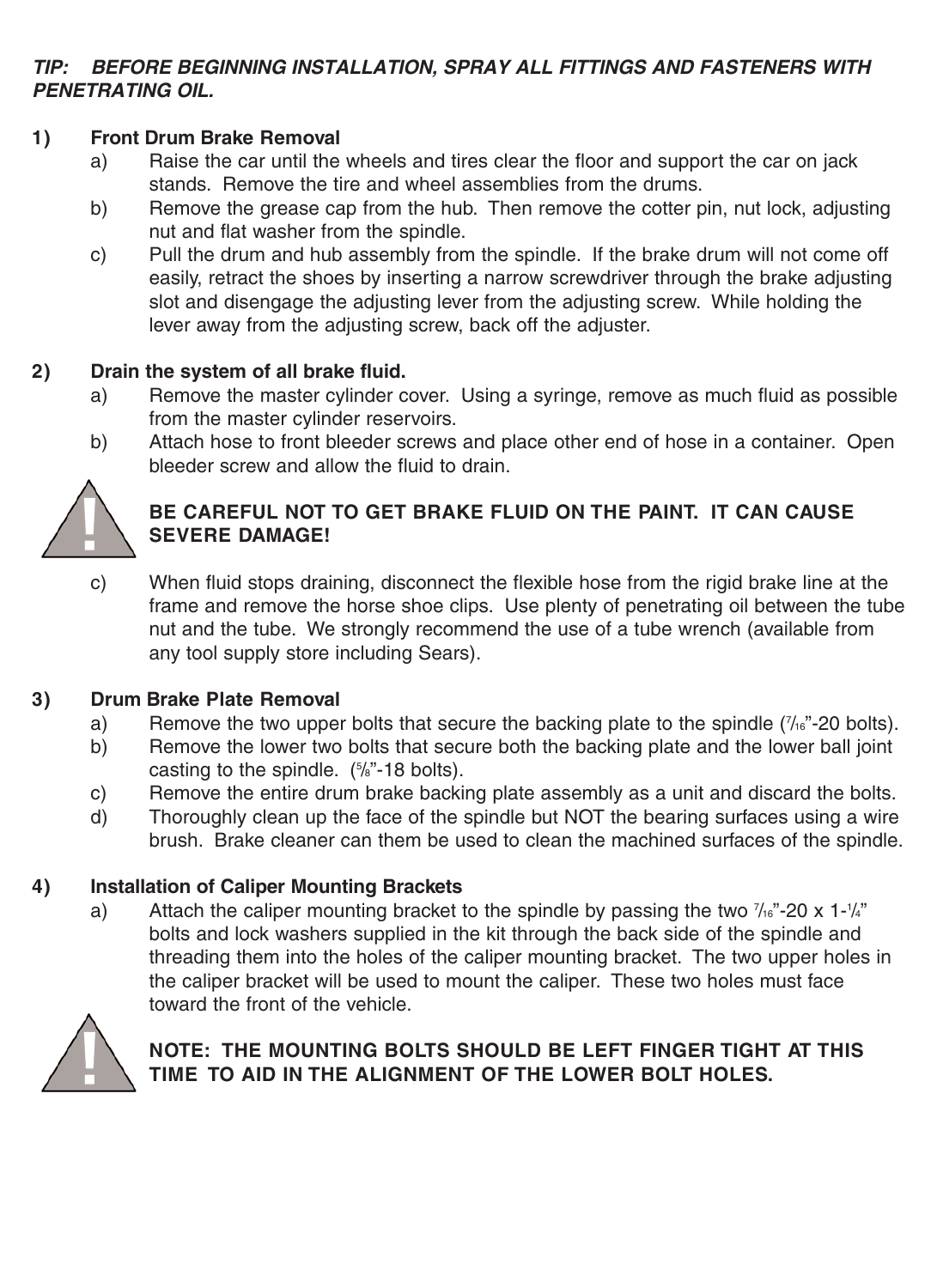b) Align the lower mounting bracket holes with the lower spindle holes and the holes in the lower ball joint. To aid in the alignment, it may be necessary to use a floor jack to carefully jack up the lower control arm until the holes line up. When the holes line up, inset the  $\frac{5}{8}$ " - 18 x 3" bolts supplied in the kit from the front side. Secure the bolts using the 5%" lock washers and nuts supplied with the kit. The lower 5%" bolts should be torqued to 150 ft / lbs and the upper  $\frac{7}{16}$ " bolts should be torqued to 55 ft / lbs.

# **5) Installation of Rotors**

- a) Begin by installing the spindle spacer supplied onto the spindle shaft with the rounded portion facing inwards.
- b) Prepare rotor for installation by cleaning the protective coating using brake cleaner.
- c) Pack the inner (larger) wheel bearing with hi-temp disc brake bearing grease and place them in the inner rotor cup (which is already in the rotor assembly). Pack grease lightly between the lips of the grease seal before installation. Use a soft mallet or a piece of wood so as not to distort seal while tapping it into place.
- d) Install the rotor assembly on the spindle.
- e) Pack and install the outer wheel bearing over the spindle and into the outer cup of the rotor. Install the washer and adjusting nut onto the spindle.
- f) Wheel bearing adjustment as follows is especially important with disc brakes: Rotate rotor while torquing spindle nut to 17-25 ft / lbs. Back off the adjusting nut  $\frac{1}{2}$  turn and retighten to 10-15 ft / lbs. Lock the adjusting nut with the cotter pin supplied. If the cotter pin hole does not line up, turn the nut until the cotter pin can be installed. Install the grease cap and make sure the rotor spins freely.

# **6) Caliper Installation**



# **BE CAREFUL THAT ALL HYDRAULIC COMPONENTS ARE KEPT CLEAN AND FREE OF DEBRIS INSIDE AND OUT.**

- a) Slide brake pads into calipers from the top. The linings on the pads will face each other.
- b) Install the two pad retaining pins into each caliper from the front to retain the pads. Secure the pins with the provided clips.
- c) Apply 3-4 layers of Teflon tape to the pipe thread end of the supplied elbow fitting. Do not tape the 3AN (pointed) end of the fitting.Install the taped end into the caliper and hand tighten. Do not fully tighten at this time.
- d) Slide caliper into position over the rotor. In order to properly center the caliper over the rotor, the 5/16" thick tube spacers provided in the kit must be installed between the caliper and the caliper mounting bracket. With the holes in the caliper, spacers and mounting brackets lined up, the  $\frac{7}{16}$ " - 20 caliper mounting bolts and lock washers can be installed. These bolts should be torqued to 55 ft / lbs.
- e) Attach the flex lines to the rigid brake lines at the frame rail and secure them in the brackets using the horseshoe clips supplied with the kit. Route the flex line between the shock absorber and spindle upright. Tighten the elbow fittings on the calipers at this time. Position the elbow in a way that ensures a smooth transition with the flex line. Attach the 3AN ends of the flex line to the elbow fittings and tighten.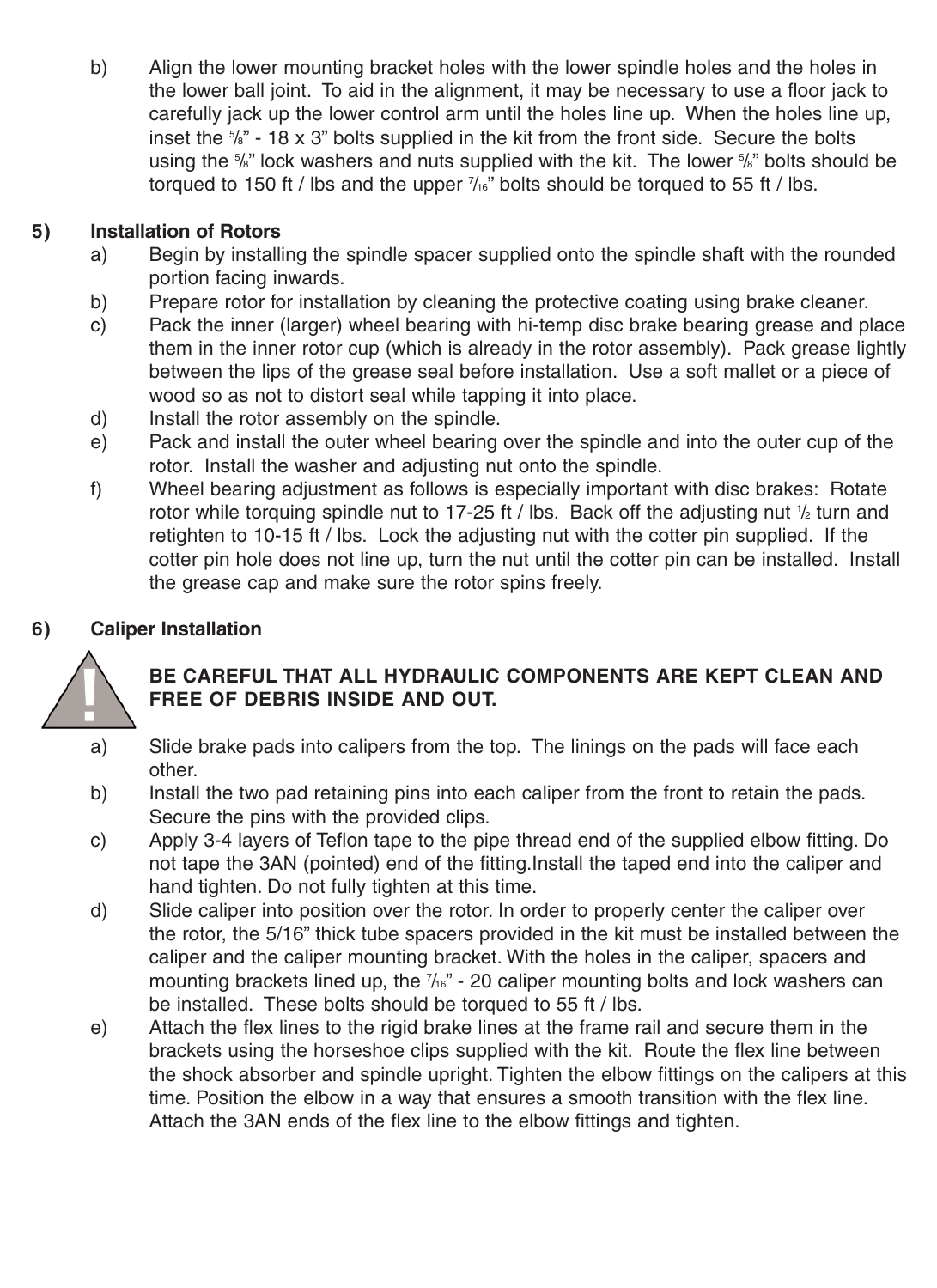- f) Run the steering through a full left to right turn to make sure the hoses do not become kinked or take a double bend. If the hoses do bend incorrectly, reorient them in the brackets until the problem is solved.
- **7)** To insure the proper function of your SSBC brake system several other parts will be required to complete the installation. If you did not purchase these parts at the same time as your brake kit they can be ordered from SSBC or your distributor. If you choose to source your own parts please keep the following points in mind.
	- a) Master Cylinder

A master cylinder designed for disc brake applications must be used. Be sure the depth of the piston is correct for the pushrod length you are using. For manual brake applications a bore size of 15/16"-1" is needed. For power applications a 1" bore size will work correctly.

b) Power Booster

The vehicle must have a minimum of 16" of vacuum at idle for the booster to work properly. If you do not have at least 16"Hg you will need a vacuum pump or you will have to run a non power system. Be sure to select a booster for your specific year, make, and model with the proper brackets and pushrod. For some vehicles you will have a choice of the outside diameter of the booster. Generally speaking a larger outside diameter will provide more boost than a smaller one. The only exceptions are double diaphragm boosters. Keep in mind that your space for a booster will be limited by things like big block engines and tall valve covers. SSBC generally recommends a 7"-9" diameter booster for your vehicle.

c) Proportioning Valve

Installation of a proportioning valve will be necessary to insure the rear brakes do not lock up prematurely causing a loss of control. This is necessary due to the increased pressure generated by the disc brake master cylinder. SSBC recommends an adjustable proportioning valve to allow fine tuning of the proper rear brake pressure for your specific vehicle.

d) Brake Line Connection

All brake lines should be steel or stainless steel tubing. All flares should be SAE Inverted double flares. For some applications little or no plumbing changes will be necessary while others will require all new lines from the frame rail up to the master cylinder. Be sure all lines take smooth bends avoiding kinks or restrictions in the lines. Be sure to connect the brakes to the proper reservoir of the master cylinder. For GM cars the reservoir closest to the firewall usually feeds the rear brakes, while on most Ford and Mopar vehicles that reservoir feeds the front brakes. If you are using an aftermarket master cylinder check with the manufacturer for proper connections.

# **8) Filling and Bleeding System**

- a) It is advisable to replace the brake fluid if the color is brown or muddy. This is due to water that has been absorbed by the fluid which will eventually corrode the brake lines and master cylinder. This absorbed moisture can also cause vapor lock situation under extreme braking conditions. Flush system with clean brake fluid and replace with a good grade of disc brake fluid DOT 3 or DOT 4.
- b) The simplest and most effective way to bleed your brakes is to use the gravity bleeding approach as follows:
	- 1) With calipers installed, make sure all fittings are tight and master cylinder is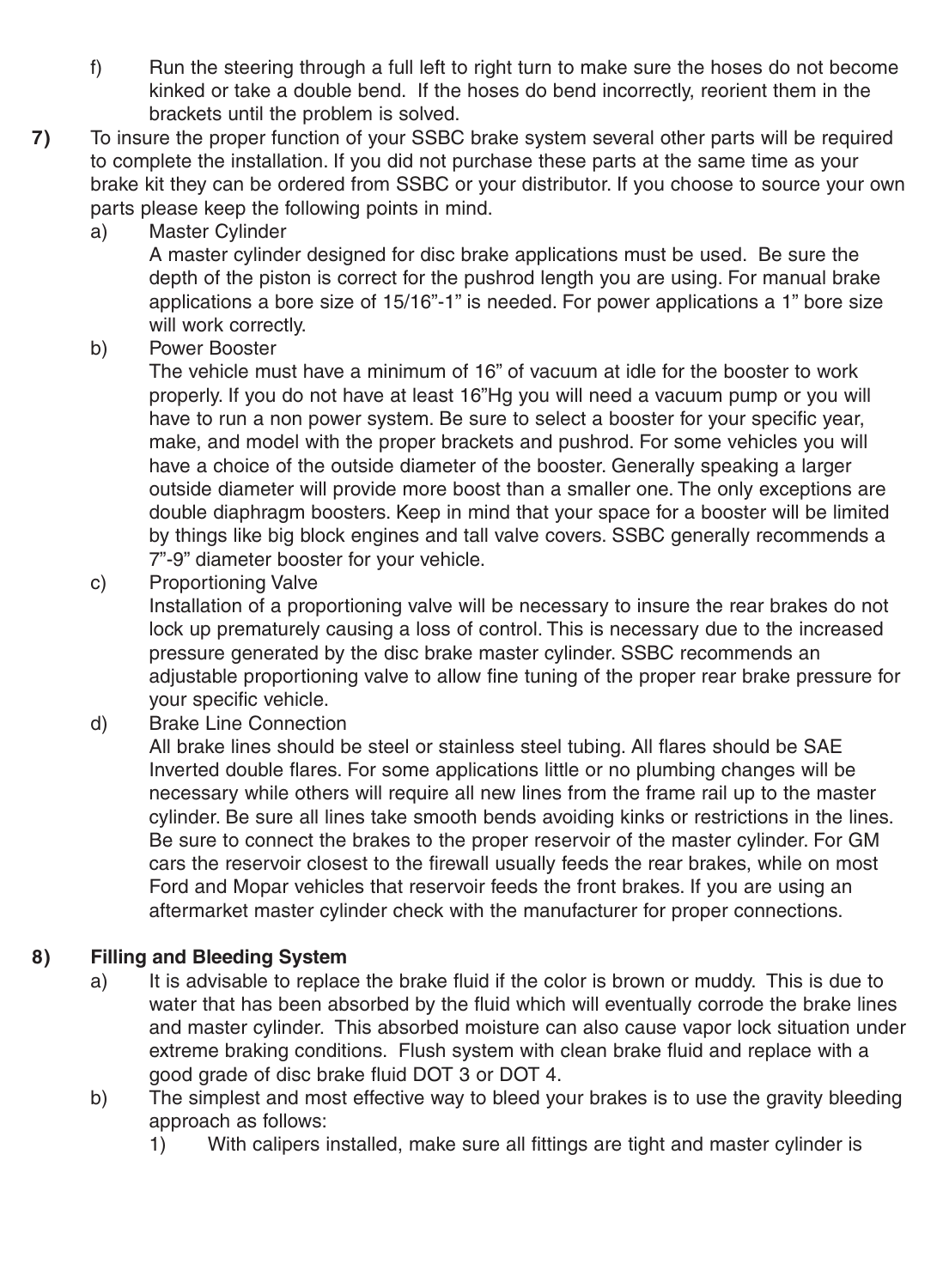topped off.

2) Starting at the wheel farthest from the master cylinder and working your way around the car to the wheel closest to the master cylinder, open one bleeder screw and observe for several minutes. At first the fluid will begin to escape with intermittent air bubbles. When the air bubbles stop and a steady flow of fluid is observed, close the bleeder and repeat process on other side of vehicle.



# **MAKE SURE TO KEEP A CLOSE WATCH OVER THE FLUID LEVEL INSIDE THE MASTER CYLINDER DURING THE BLEEDING PROCESS. NEVER LET THE RESERVOIR RUN DRY. ALWAYS KEEP IT AT LEAST 1 /3 FULL.**

3) After bleeding all four wheels and topping of the master cylinder make several applications of the brake pedal. If a hard petal is experienced, no further bleeding is required. If pedal is spongy, repeat bleeding process until a hard pedal is achieved.

# **9) FINAL INSPECTION**

- a) Once a hard pedal is achieved, all fittings and connections must be inspected to make sure there are no leaks. Also check the level in both reservoirs of the master cylinder and top off if needed.
- b) Put wheels back on the car and turn wheel by hand to insure that the wheel spins freely and does not interfere with any brake components.

# **NOTE: BOTH FRONT ROTORS WILL BE RIGHT HAND THREAD.**

#### **DO NOT DRIVE IN TRAFFIC UNTIL THE BRAKES SAFELY STOP THE CAR IN A SAFE DISTANCE WITHOUT A SPONGY PEDAL FEEL!**

# **BRAKING TESTS SHOULD ALWAYS BE DONE IN A SAFE OPEN AREA!**

# **NOW ENJOY ULTIMATE STOPPING POWER!!!**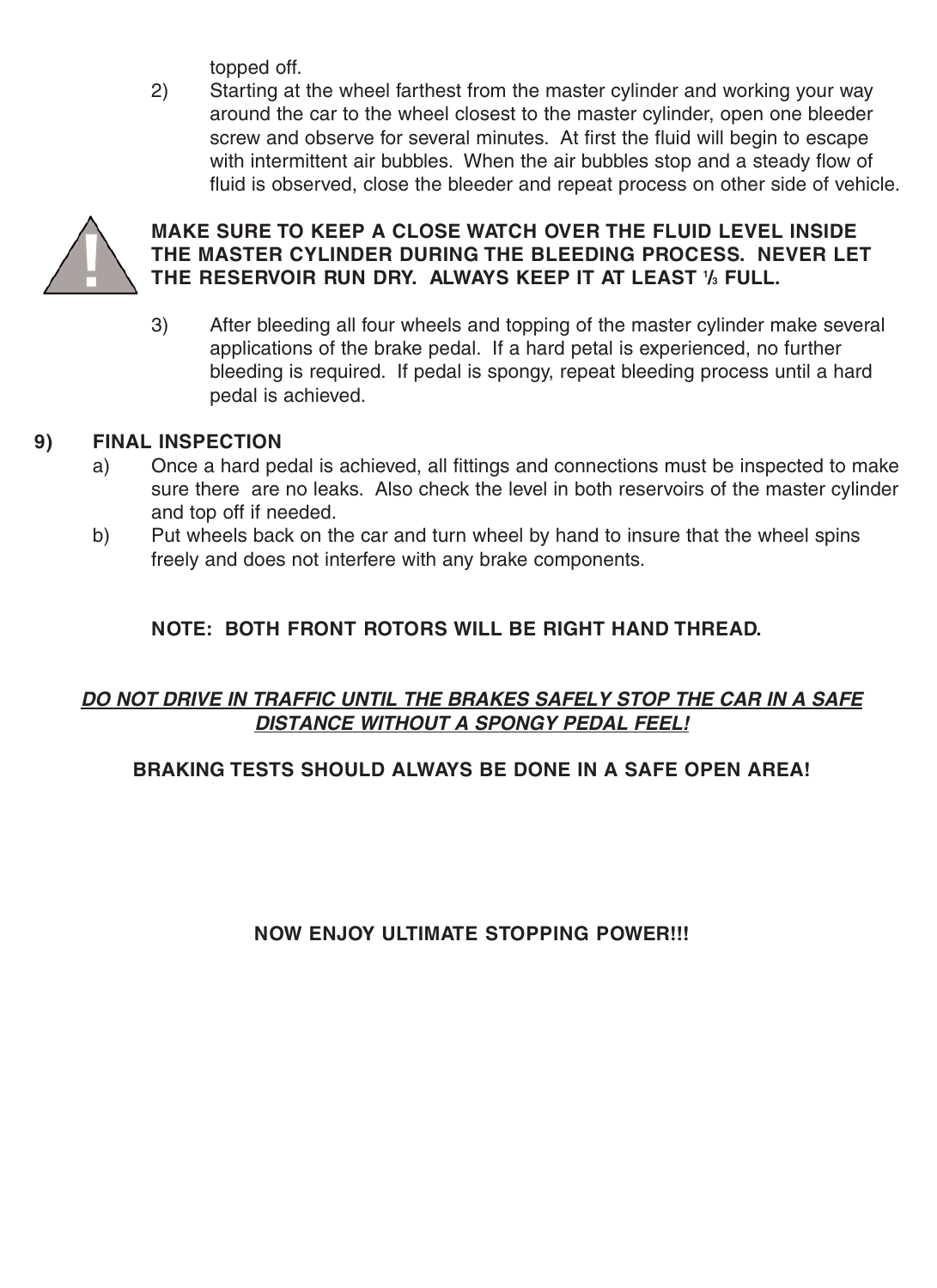



Front view of spindle,. The spindle of spindle, install caliper bracket over the spindle with the caliper mounting holes positioned toward the front of the car. Install the 5/8" bolts lock washers and nuts in the bottom holes and the 7/16" bolts in the top. Torque the 5/8" bolts to 100 ft-lbs. and the 7/16" bolts to 55 ft-lbs.



Install the supplied spacer on the spindle with the radius edge facing in.



Install the rotor, packed bearings, flat washer and spindle nut. Torque the spindle nut as stated in line 5f of the instructions. Install the cotter pin.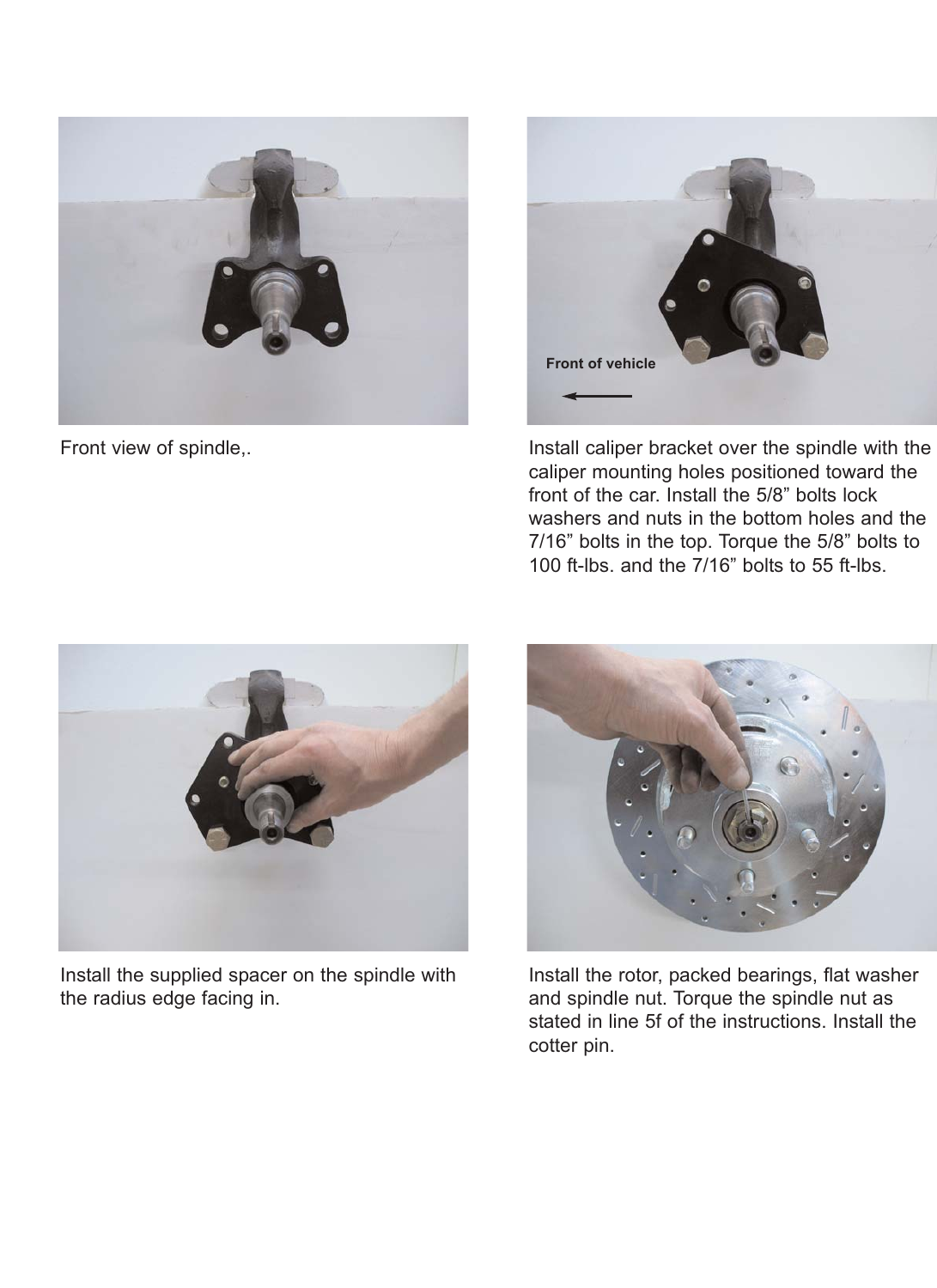

Install the grease cap with a mallet. Slide the caliper over the rotor and secure using the 7/16" bolts and lock washers provided. Torque to 55 ft-lbs.



Rear view of completed assembly.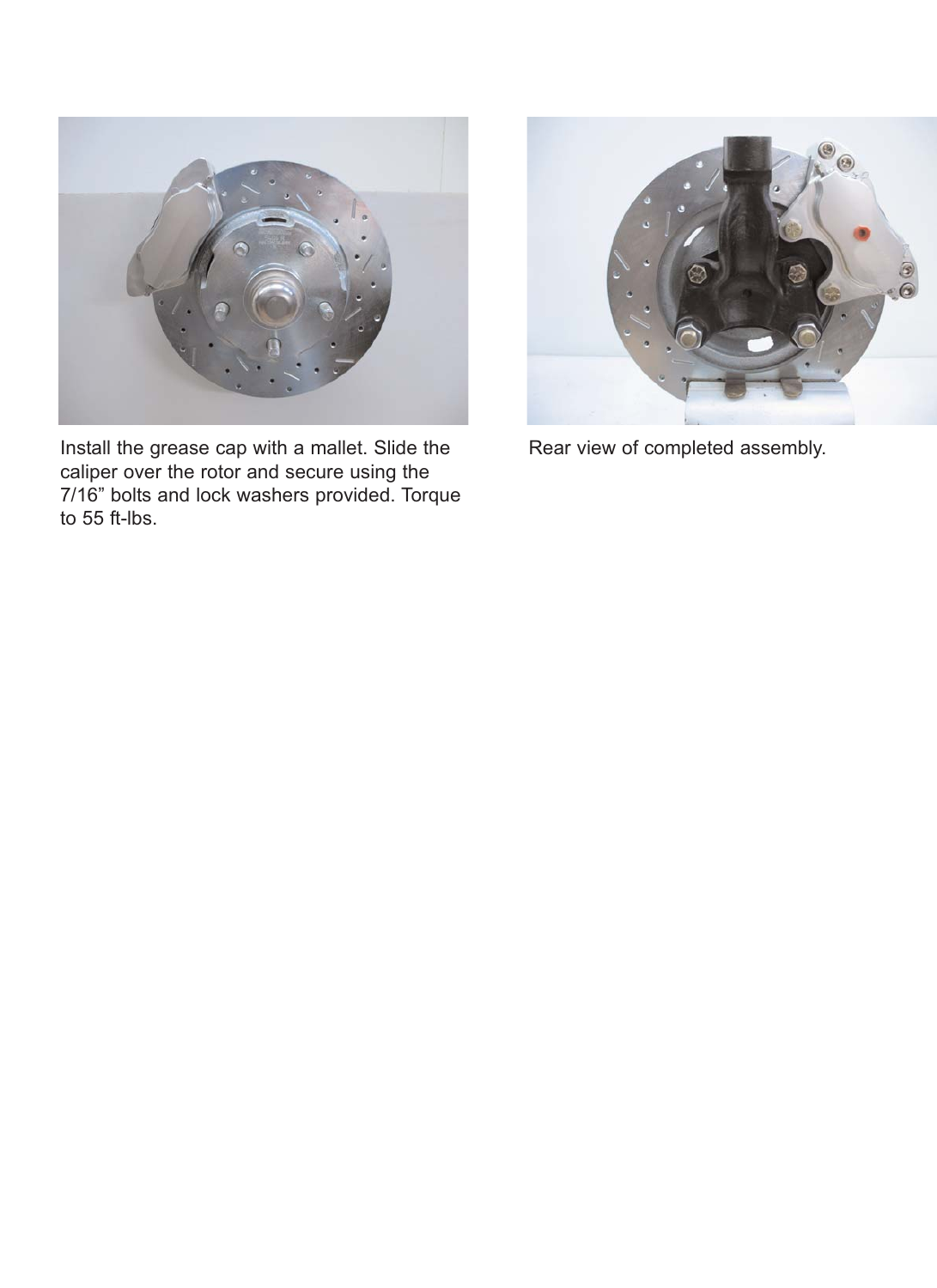# **How and why do I bench bleed a master cylinder?**

When installing or replacing a master cylinder, it is critical that all air is removed from the master cylinder. This can easily be done by bench bleeding the master cylinder prior to installation. Using the SSBC master cylinder bleeder kit (#0460):

- 1) Place your master cylinder in a vise by the ears (not body). Make sure it is level.
- 2) Attach a piece of clear plastic hose to the short end of one of the plastic nozzles. Do the same to the other hose and nozzle.



- 3) Clip the plastic bridge to the wall and push the ends of the hose through the holes so they are SUBMERGED in the reservoir on either side of the wall.
- 4) Press the tapered end of the nozzle FIRMLY into the cylinder port hole with a twisting motion. Repeat this procedure on the other port hole.
- 5) Fill the reservoir with CLEAN brake fluid recommended by the manufacturer.
- 6) Using full strokes, push the piston in, then release. Do this until ALL the air bubbles have disappeared from the clear plastic hose. **(CAUTION-MASTER CYLINDER WILL NOT BLEED PROPERLY UNLESS HOSES ARE SUBMERGED IN BRAKE FLUID UNTIL THE BLEEDING PROCESS IS COMPLETED.)**

Now mount master cylinder and avoid brake fluid leaking out of front and rear ports during installation.

# **Bleeding steps for Dual Port Master Cylinder**

If you have a master cylinder with dual port holes (4 port holes - 2 on each side), it is necessary to bleed both port sides of the master cylinder. If both sides of the master cylinder are not bled, there will be air trapped in the master cylinder and your brakes will not function properly.

To bleed dual port master cylinders:

- 1) Follow steps 1 6 above on the side you will be hooking the brake lines to. Plug the other side.
- 2) Once the air bubbles are no longer visible in the plastic hose, open the bleeder screws in the supplied plugs and allow the mater cylinder to gravity bleed. **DO NOT** push the master cylinder piston in while the plugs are gravity bleeding.
- 3) When clear, steady streams of fluid are coming out of both bleeders, close and tighten the bleeders. Give the master cylinder piston several strokes, making sure there are still no bubbles present in the clear plastic tubes.
- 4) Remove the tubes and plastic fittings and mount the master cylinder on the vehicle being careful not to spill brake fluid on any painted surfaces.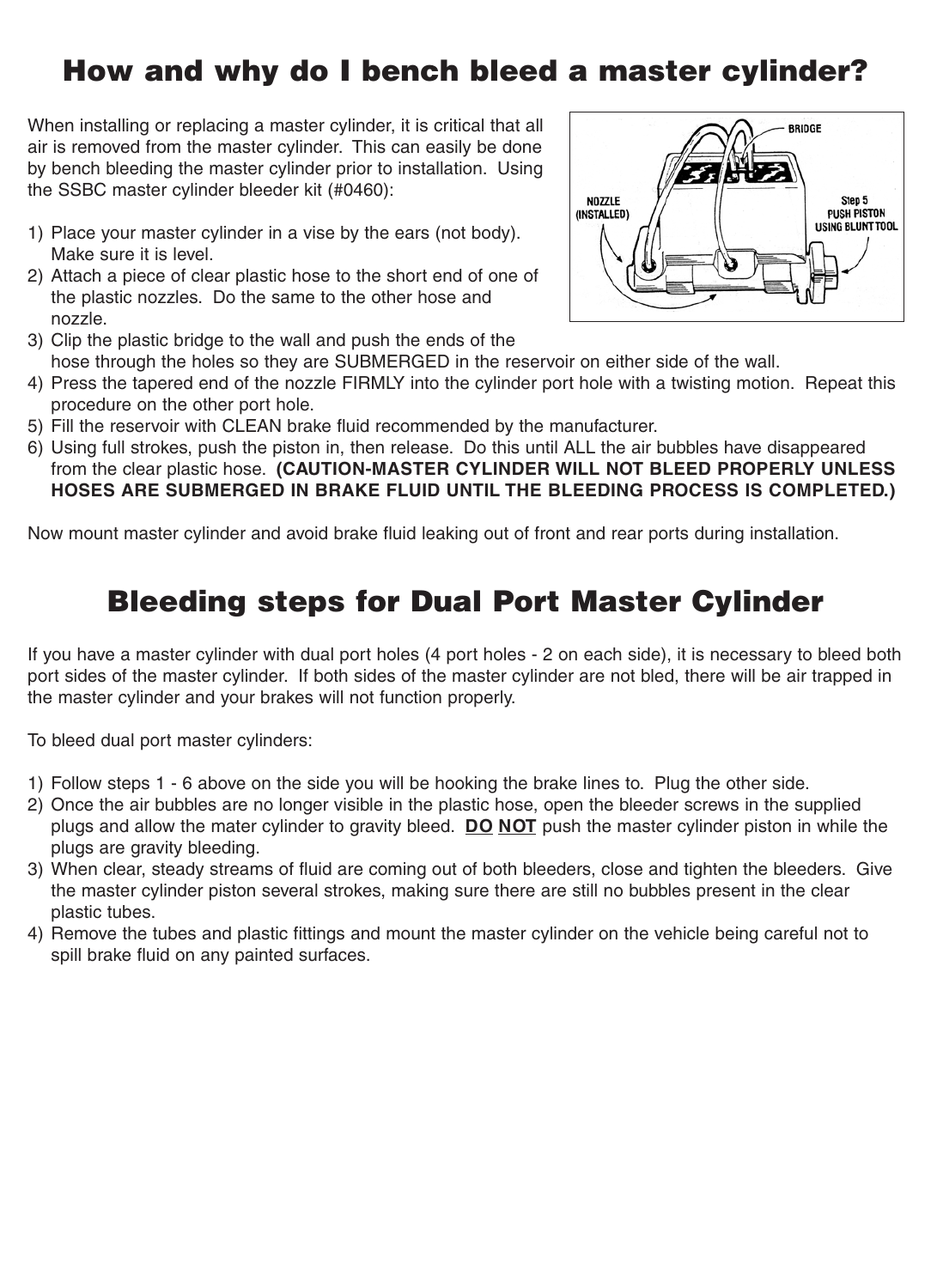